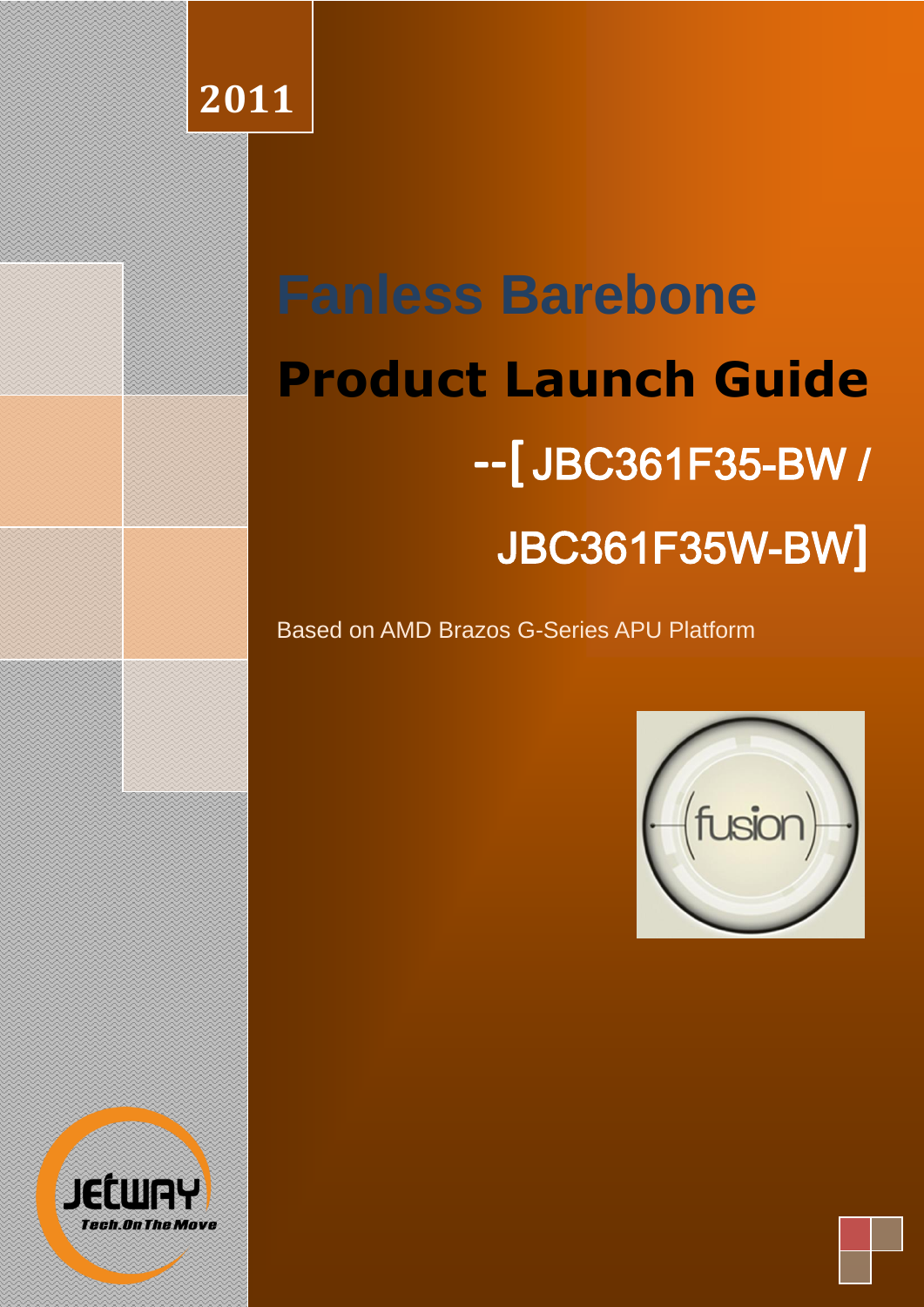### **Barebones Mini-ITX System JBC361F35-BW / JBC361F35W-BW**





- 1. AMD G-Series APU + Hudson M1 Chipset
- 2. Support AMD eOntario (G-Series) T40E Dual core APU
- 3. Support DirectX 11 3D Graphics Acceleration
- 4. Support 2 \* Gigabit LAN
- 5. Support DVI-I Output
- 6. Equipped with 802.11 b/g/n WiFi card & Internal Antenna (JBC361F35W-B only)
- 7. Support 2.5" SATA HDD
- 8. Support Mini PCI-E socket (alternative with mSATA)
- 9. Support CF card socket
- 10. Small size and provide VESA mount bracket

## **Product View**